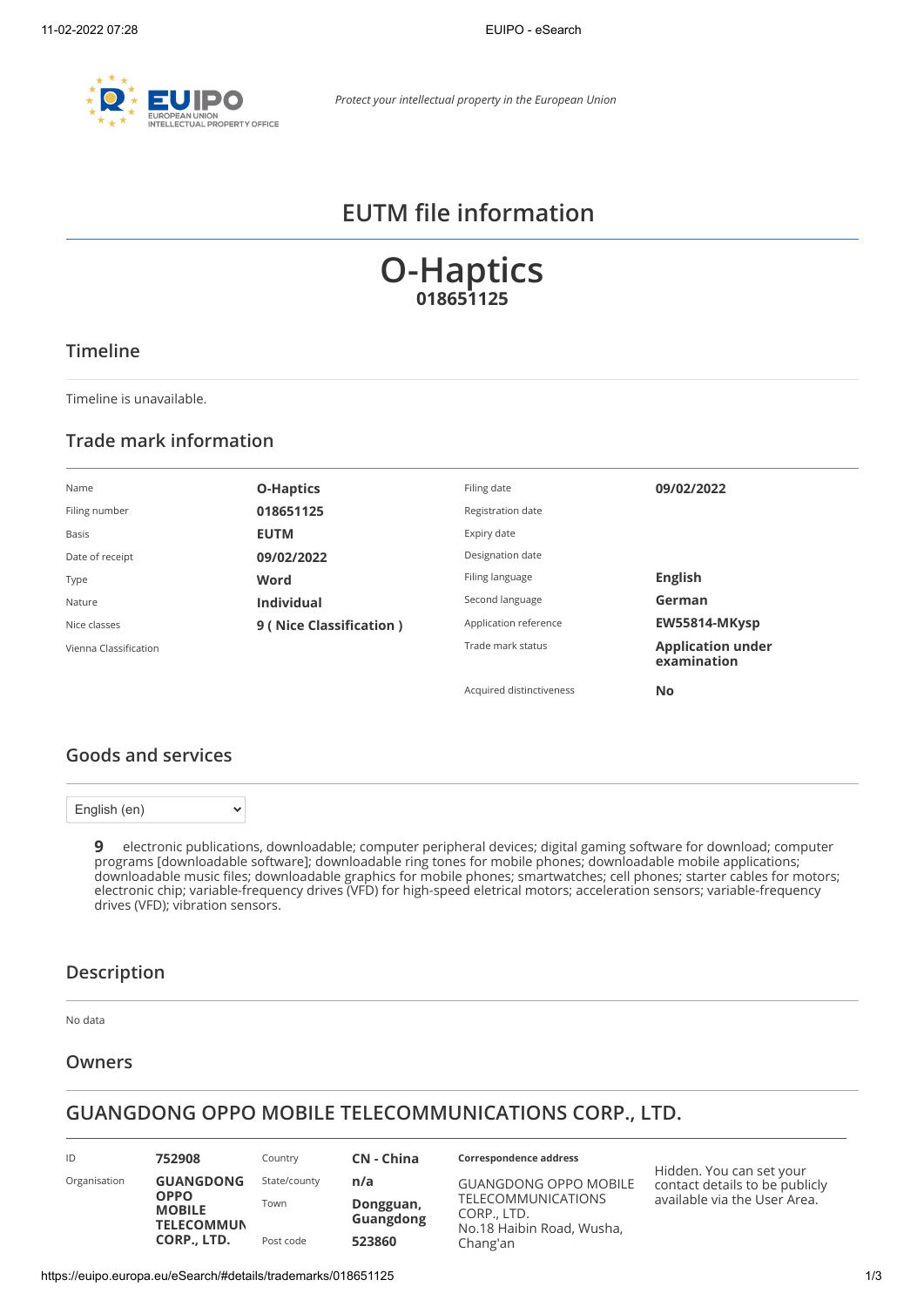#### 11-02-2022 07:28 EUIPO - eSearch

Legal status Size of company Sector of activity

**n/a n/a**

**Legal entity**

Address **No.18 Haibin Road, Wusha, Chang'an**

Dongguan, Guangdong 523860 REPÚBLICA POPULAR DE CHINA

Hidden. You can set your contact details to be publicly available via the [User Area.](https://euipo.europa.eu/ohimportal/web/guest/login)

Hidden. You can set your contact details to be publicly available via the [User Area.](https://euipo.europa.eu/ohimportal/web/guest/login)

### **Representatives**

## **GRÜNECKER PATENT- UND RECHTSANWÄLTE PARTG MBB**

| ID           | 10111              | Country      | <b>DE</b> - Germany | Correspondence address                   | Hidden. You can set your<br>contact details to be publicly                                 |
|--------------|--------------------|--------------|---------------------|------------------------------------------|--------------------------------------------------------------------------------------------|
| Organisation | n/a                | State/county | n/a                 | Grünecker Patent- und                    |                                                                                            |
| Legal status | Legal person       | Town         | <b>München</b>      | Rechtsanwälte PartG mbB<br>Leopoldstr. 4 | available via the User Area.                                                               |
| Type         | <b>Association</b> | Post code    | 80802               | D-80802 München                          |                                                                                            |
|              |                    | Address      | Leopoldstr. 4       | ALEMANIA                                 | Hidden. You can set your<br>contact details to be publicly<br>available via the User Area. |

Hidden. You can set your contact details to be publicly available via the [User Area.](https://euipo.europa.eu/ohimportal/web/guest/login)

## **Correspondence**

|                            | From                        | Procedure | <b>Filing number</b> | Subject | Date | <b>Actions</b> |
|----------------------------|-----------------------------|-----------|----------------------|---------|------|----------------|
|                            | No data available in table  |           |                      |         |      |                |
|                            | Showing 0 to 0 of 0 entries |           |                      |         |      |                |
|                            |                             |           |                      |         |      |                |
|                            | IR transformation           |           |                      |         |      |                |
| No data                    |                             |           |                      |         |      |                |
| Seniority                  |                             |           |                      |         |      |                |
| No data                    |                             |           |                      |         |      |                |
| <b>Exhibition priority</b> |                             |           |                      |         |      |                |
| No data                    |                             |           |                      |         |      |                |
| Priority                   |                             |           |                      |         |      |                |
| No data                    |                             |           |                      |         |      |                |
| <b>Publications</b>        |                             |           |                      |         |      |                |
| No data                    |                             |           |                      |         |      |                |

**Cancellation**